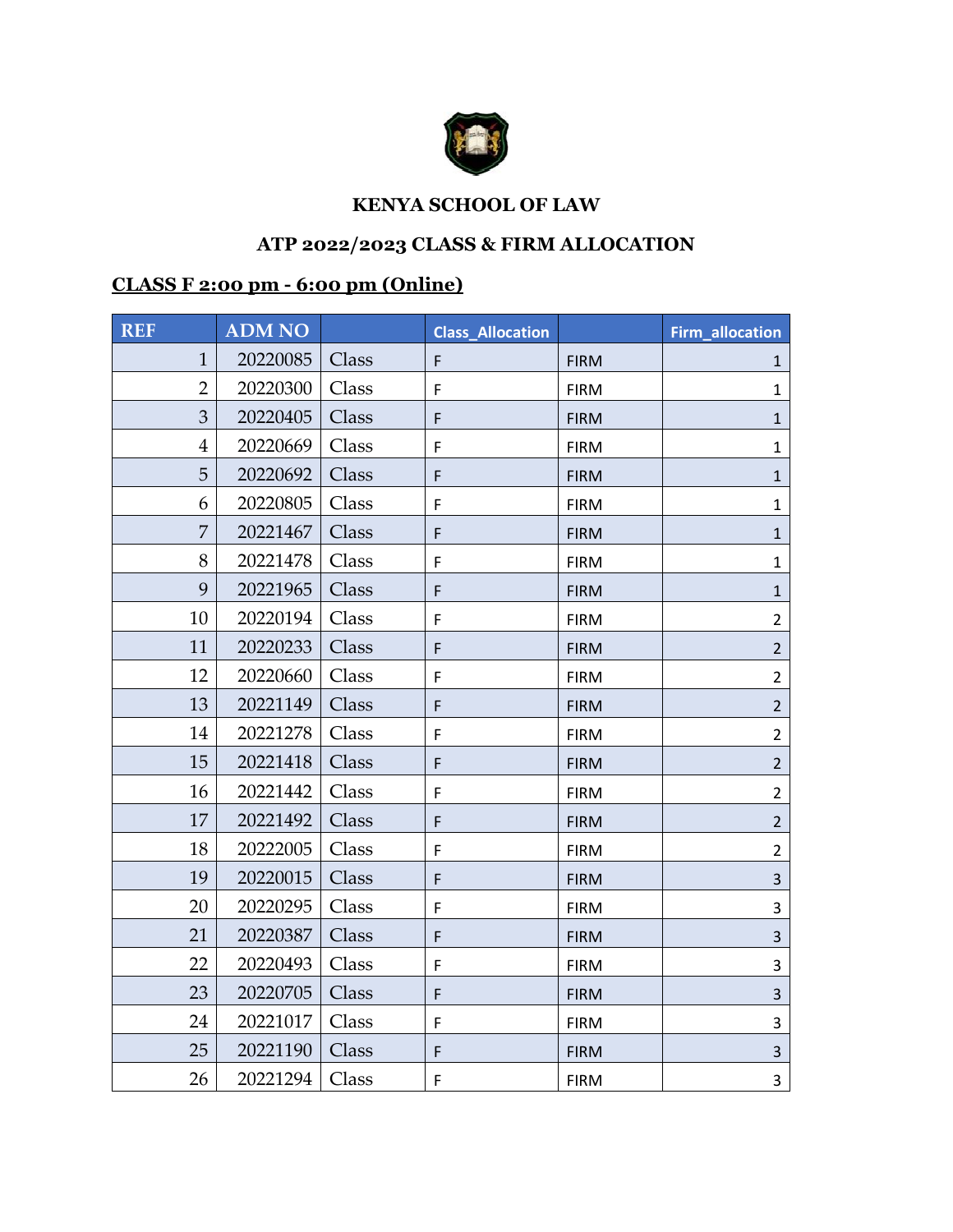| 27 | 20221991 | Class | F           | <b>FIRM</b> | $\overline{3}$ |
|----|----------|-------|-------------|-------------|----------------|
| 28 | 20220099 | Class | F           | <b>FIRM</b> | 4              |
| 29 | 20220214 | Class | F           | <b>FIRM</b> | $\overline{4}$ |
| 30 | 20220374 | Class | F           | <b>FIRM</b> | 4              |
| 31 | 20220622 | Class | F           | <b>FIRM</b> | 4              |
| 32 | 20220667 | Class | F           | <b>FIRM</b> | 4              |
| 33 | 20220731 | Class | F           | <b>FIRM</b> | $\overline{a}$ |
| 34 | 20220794 | Class | F           | <b>FIRM</b> | 4              |
| 35 | 20221077 | Class | F           | <b>FIRM</b> | $\overline{a}$ |
| 36 | 20221338 | Class | $\mathsf F$ | <b>FIRM</b> | 4              |
| 37 | 20220123 | Class | F           | <b>FIRM</b> | 5              |
| 38 | 20220283 | Class | F           | <b>FIRM</b> | 5              |
| 39 | 20220469 | Class | F           | <b>FIRM</b> | 5              |
| 40 | 20220504 | Class | F           | <b>FIRM</b> | 5              |
| 41 | 20220530 | Class | F           | <b>FIRM</b> | 5              |
| 42 | 20220653 | Class | F           | <b>FIRM</b> | 5              |
| 43 | 20220988 | Class | F           | <b>FIRM</b> | 5              |
| 44 | 20221154 | Class | F           | <b>FIRM</b> | 5              |
| 45 | 20221171 | Class | F           | <b>FIRM</b> | 5              |
| 46 | 20221533 | Class | F           | <b>FIRM</b> | 5              |
| 47 | 20220655 | Class | F           | <b>FIRM</b> | 6              |
| 48 | 20220741 | Class | $\mathsf F$ | <b>FIRM</b> | 6              |
| 49 | 20220946 | Class | F           | <b>FIRM</b> | 6              |
| 50 | 20221217 | Class | F           | <b>FIRM</b> | 6              |
| 51 | 20221365 | Class | F           | <b>FIRM</b> | 6              |
| 52 | 20221406 | Class | $\mathsf F$ | <b>FIRM</b> | 6              |
| 53 | 20221447 | Class | F           | <b>FIRM</b> | 6              |
| 54 | 20221571 | Class | F           | <b>FIRM</b> | 6              |
| 55 | 20221540 | Class | F           | <b>FIRM</b> | 6              |
| 56 | 20221905 | Class | F           | <b>FIRM</b> | 6              |
| 57 | 20220361 | Class | F           | <b>FIRM</b> | $\overline{7}$ |
| 58 | 20220577 | Class | F           | <b>FIRM</b> | $\overline{7}$ |
| 59 | 20220787 | Class | F           | <b>FIRM</b> | 7              |
| 60 | 20221195 | Class | F           | <b>FIRM</b> | $\overline{7}$ |
| 61 | 20221302 | Class | F           | <b>FIRM</b> | $\overline{7}$ |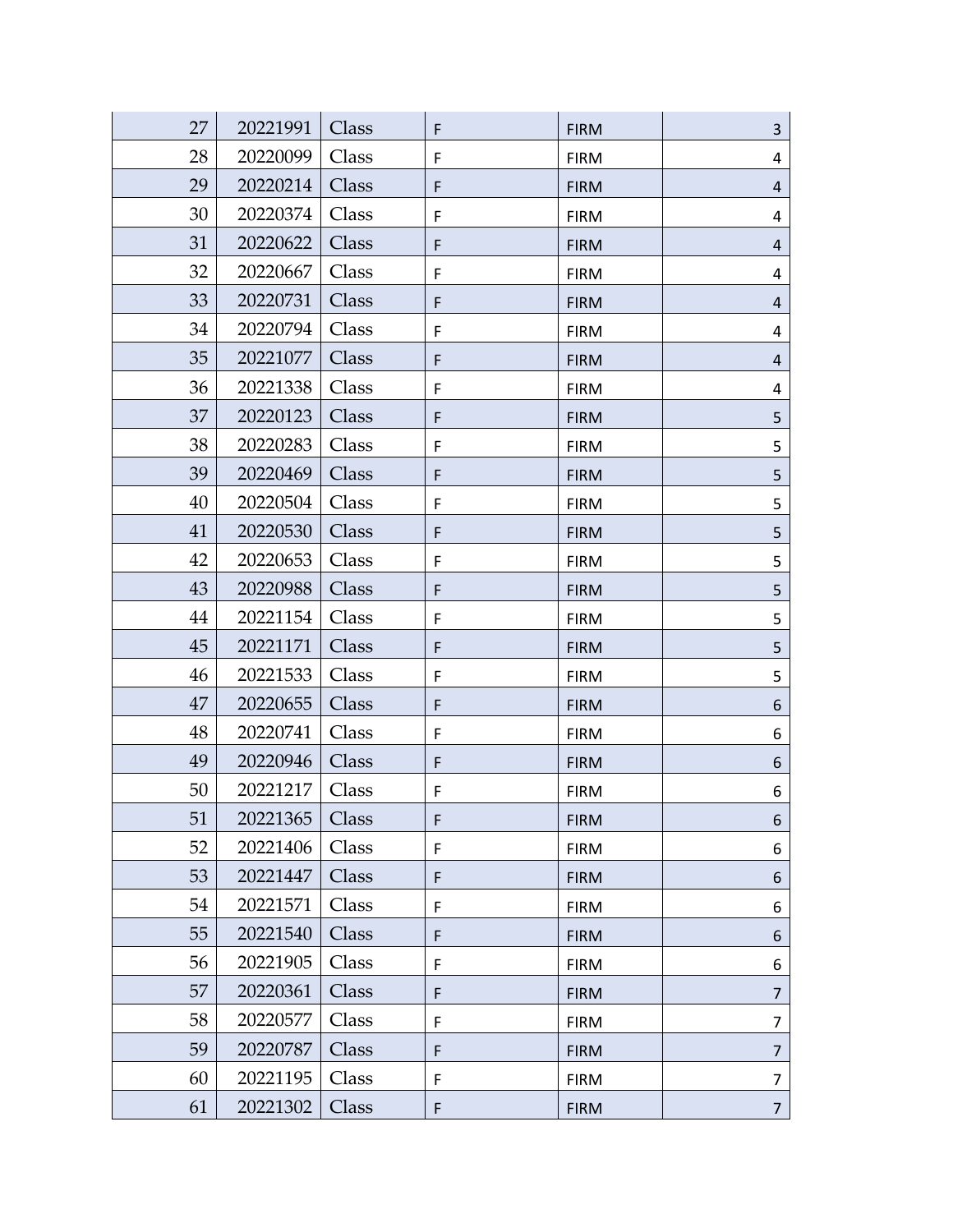| 62 | 20221304 | Class | F           | <b>FIRM</b> | 7                |
|----|----------|-------|-------------|-------------|------------------|
| 63 | 20221379 | Class | F           | <b>FIRM</b> | 7                |
| 64 | 20221927 | Class | $\mathsf F$ | <b>FIRM</b> | 7                |
| 65 | 20221928 | Class | F           | <b>FIRM</b> | 7                |
| 66 | 20220033 | Class | F           | <b>FIRM</b> | 8                |
| 67 | 20220037 | Class | F           | <b>FIRM</b> | $\bf 8$          |
| 68 | 20220305 | Class | F           | <b>FIRM</b> | 8                |
| 69 | 20220634 | Class | F           | <b>FIRM</b> | 8                |
| 70 | 20220911 | Class | F           | <b>FIRM</b> | 8                |
| 71 | 20220944 | Class | F           | <b>FIRM</b> | 8                |
| 72 | 20221113 | Class | F           | <b>FIRM</b> | 8                |
| 73 | 20221422 | Class | F           | <b>FIRM</b> | 8                |
| 74 | 20221426 | Class | F           | <b>FIRM</b> | 8                |
| 75 | 20220197 | Class | F           | <b>FIRM</b> | $\boldsymbol{9}$ |
| 76 | 20220219 | Class | F           | <b>FIRM</b> | 9                |
| 77 | 20220311 | Class | F           | <b>FIRM</b> | 9                |
| 78 | 20220371 | Class | F           | <b>FIRM</b> | 9                |
| 79 | 20220425 | Class | F           | <b>FIRM</b> | $\boldsymbol{9}$ |
| 80 | 20220775 | Class | F           | <b>FIRM</b> | 9                |
| 81 | 20221014 | Class | F           | <b>FIRM</b> | $9\,$            |
| 82 | 20221029 | Class | F           | <b>FIRM</b> | 9                |
| 83 | 20221433 | Class | F           | <b>FIRM</b> | 9                |
| 84 | 20220253 | Class | F           | <b>FIRM</b> | 10               |
| 85 | 20220282 | Class | F           | <b>FIRM</b> | $10\,$           |
| 86 | 20220302 | Class | F           | <b>FIRM</b> | 10               |
| 87 | 20220902 | Class | F           | <b>FIRM</b> | 10               |
| 88 | 20221006 | Class | F           | <b>FIRM</b> | 10               |
| 89 | 20221129 | Class | F           | <b>FIRM</b> | 10               |
| 90 | 20221249 | Class | F           | <b>FIRM</b> | 10               |
| 91 | 20221325 | Class | F           | <b>FIRM</b> | 10               |
| 92 | 20221912 | Class | F           | <b>FIRM</b> | 10               |
| 93 | 20220132 | Class | F           | <b>FIRM</b> | 11               |
| 94 | 20220180 | Class | F           | <b>FIRM</b> | 11               |
| 95 | 20220614 | Class | F           | <b>FIRM</b> | 11               |
| 96 | 20220789 | Class | F           | <b>FIRM</b> | 11               |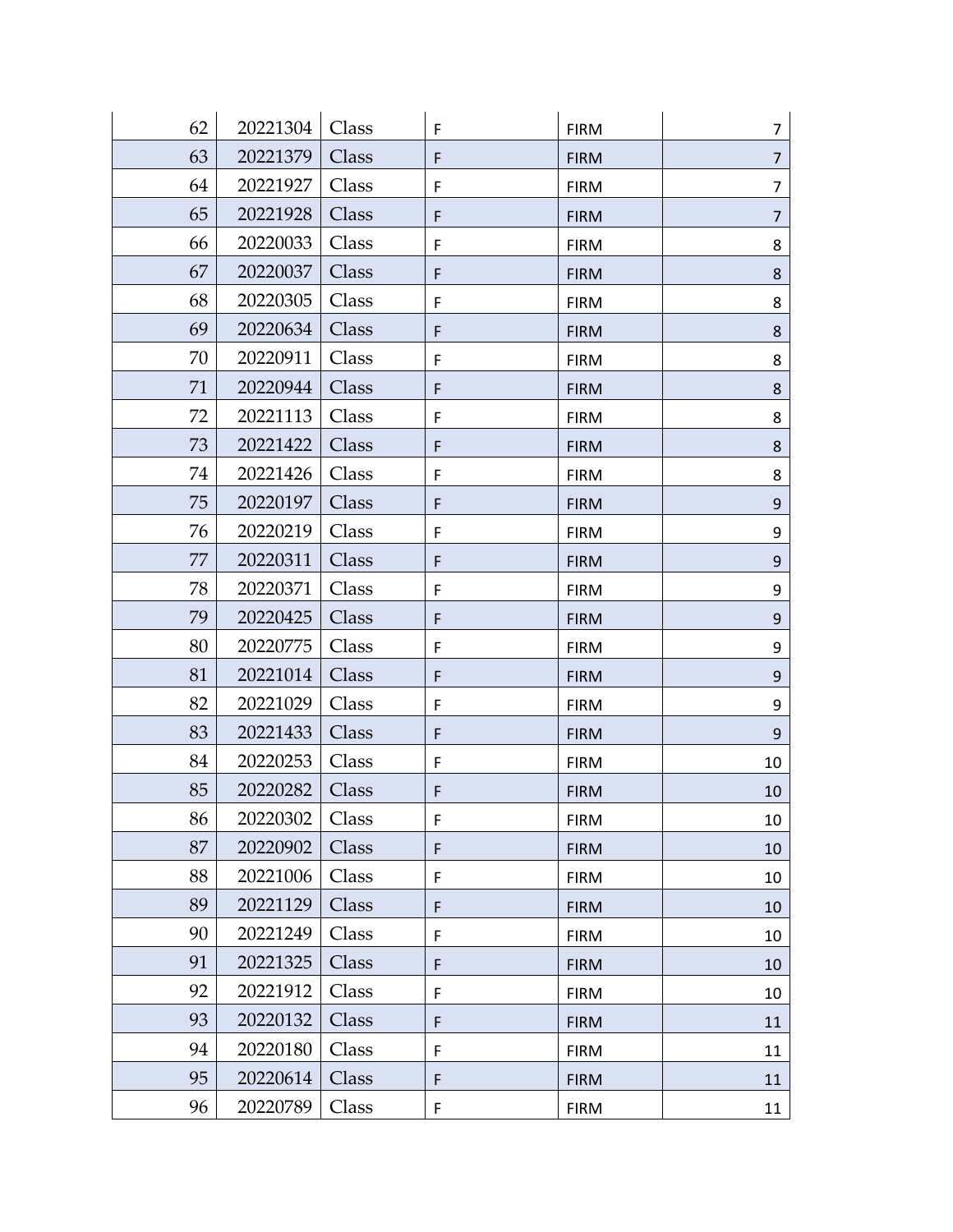| 97  | 20220797 | Class | F           | <b>FIRM</b> | 11 |
|-----|----------|-------|-------------|-------------|----|
| 98  | 20220876 | Class | F           | <b>FIRM</b> | 11 |
| 99  | 20221021 | Class | $\mathsf F$ | <b>FIRM</b> | 11 |
| 100 | 20221209 | Class | $\mathsf F$ | <b>FIRM</b> | 11 |
| 101 | 20221430 | Class | F           | <b>FIRM</b> | 11 |
| 102 | 20221973 | Class | F           | <b>FIRM</b> | 11 |
| 103 | 20220075 | Class | F           | <b>FIRM</b> | 12 |
| 104 | 20220514 | Class | F           | <b>FIRM</b> | 12 |
| 105 | 20220523 | Class | $\mathsf F$ | <b>FIRM</b> | 12 |
| 106 | 20220673 | Class | F           | <b>FIRM</b> | 12 |
| 107 | 20220746 | Class | $\mathsf F$ | <b>FIRM</b> | 12 |
| 108 | 20221489 | Class | F           | <b>FIRM</b> | 12 |
| 109 | 20221501 | Class | F           | <b>FIRM</b> | 12 |
| 110 | 20221901 | Class | F           | <b>FIRM</b> | 12 |
| 111 | 20221636 | Class | $\mathsf F$ | <b>FIRM</b> | 12 |
| 112 | 20220531 | Class | F           | <b>FIRM</b> | 13 |
| 113 | 20221066 | Class | F           | <b>FIRM</b> | 13 |
| 114 | 20221075 | Class | F           | <b>FIRM</b> | 13 |
| 115 | 20221353 | Class | F           | <b>FIRM</b> | 13 |
| 116 | 20221429 | Class | F           | <b>FIRM</b> | 13 |
| 117 | 20221506 | Class | $\mathsf F$ | <b>FIRM</b> | 13 |
| 118 | 20221512 | Class | F           | <b>FIRM</b> | 13 |
| 119 | 20221517 | Class | $\mathsf F$ | <b>FIRM</b> | 13 |
| 120 | 20220332 | Class | F           | <b>FIRM</b> | 13 |
| 121 | 20220022 | Class | F           | <b>FIRM</b> | 14 |
| 122 | 20220106 | Class | $\mathsf F$ | <b>FIRM</b> | 14 |
| 123 | 20220510 | Class | $\mathsf F$ | <b>FIRM</b> | 14 |
| 124 | 20220914 | Class | F           | <b>FIRM</b> | 14 |
| 125 | 20220992 | Class | F           | <b>FIRM</b> | 14 |
| 126 | 20221400 | Class | F           | <b>FIRM</b> | 14 |
| 127 | 20221564 | Class | F           | <b>FIRM</b> | 14 |
| 128 | 20200205 | Class | F           | <b>FIRM</b> | 14 |
| 129 | 20221885 | Class | F           | <b>FIRM</b> | 14 |
| 130 | 20220178 | Class | F           | <b>FIRM</b> | 15 |
| 131 | 20220179 | Class | F           | <b>FIRM</b> | 15 |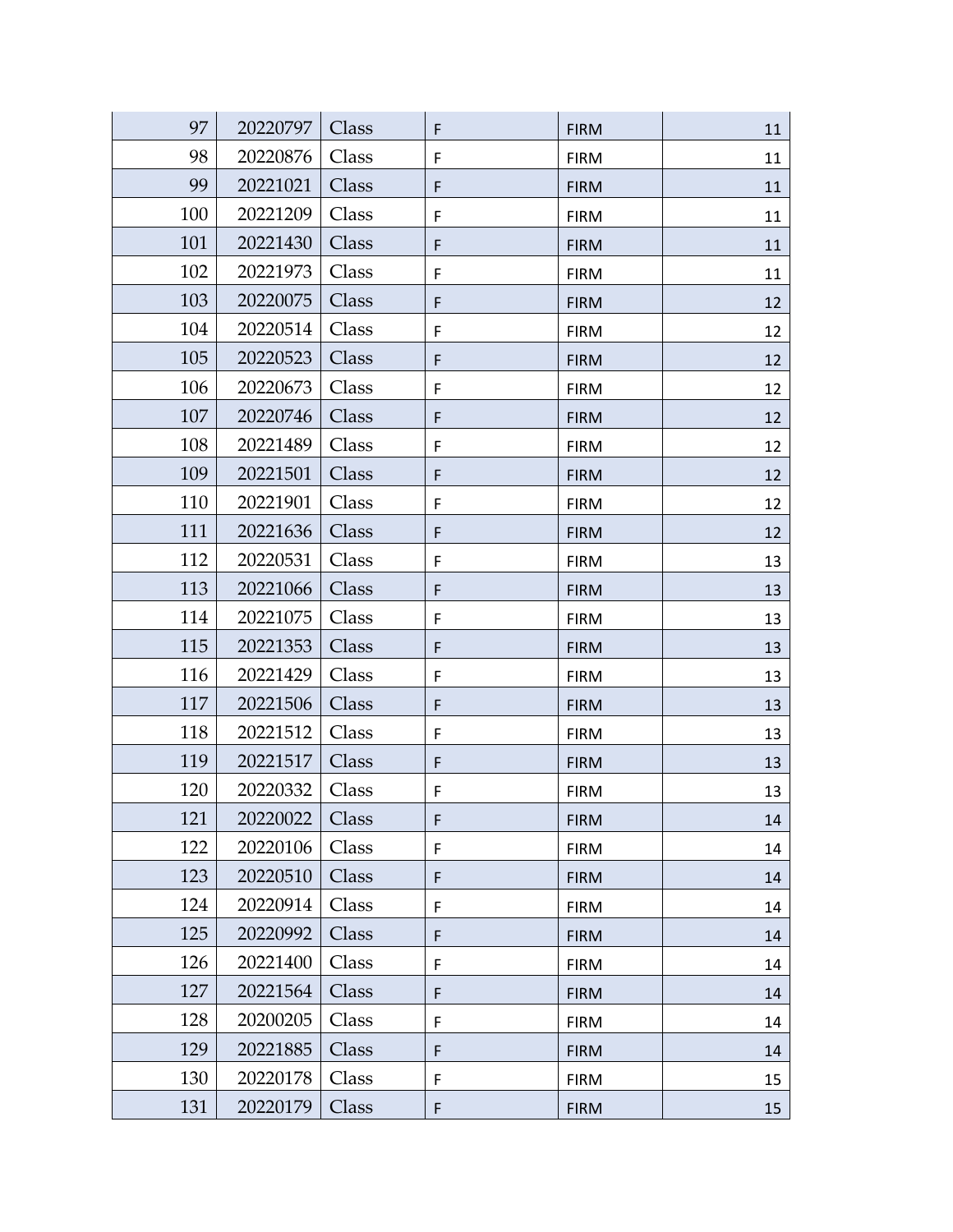| 132 | 20220306 | Class | F           | <b>FIRM</b> | 15 |
|-----|----------|-------|-------------|-------------|----|
| 133 | 20220769 | Class | F           | <b>FIRM</b> | 15 |
| 134 | 20220950 | Class | F           | <b>FIRM</b> | 15 |
| 135 | 20221026 | Class | F           | <b>FIRM</b> | 15 |
| 136 | 20221344 | Class | F           | <b>FIRM</b> | 15 |
| 137 | 20221893 | Class | F           | <b>FIRM</b> | 15 |
| 138 | 20220096 | Class | F           | <b>FIRM</b> | 16 |
| 139 | 20220186 | Class | F           | <b>FIRM</b> | 16 |
| 140 | 20220241 | Class | F           | <b>FIRM</b> | 16 |
| 141 | 20220474 | Class | $\mathsf F$ | <b>FIRM</b> | 16 |
| 142 | 20220737 | Class | F           | <b>FIRM</b> | 16 |
| 143 | 20220757 | Class | F           | <b>FIRM</b> | 16 |
| 144 | 20221008 | Class | F           | <b>FIRM</b> | 16 |
| 145 | 20221102 | Class | $\mathsf F$ | <b>FIRM</b> | 16 |
| 146 | 20220195 | Class | F           | <b>FIRM</b> | 17 |
| 147 | 20220388 | Class | $\mathsf F$ | <b>FIRM</b> | 17 |
| 148 | 20220776 | Class | F           | <b>FIRM</b> | 17 |
| 149 | 20220785 | Class | F           | <b>FIRM</b> | 17 |
| 150 | 20221060 | Class | F           | <b>FIRM</b> | 17 |
| 151 | 20221067 | Class | F           | <b>FIRM</b> | 17 |
| 152 | 20221392 | Class | F           | <b>FIRM</b> | 17 |
| 153 | 20221450 | Class | F           | <b>FIRM</b> | 17 |
| 154 | 20220039 | Class | F           | <b>FIRM</b> | 18 |
| 155 | 20220488 | Class | F           | <b>FIRM</b> | 18 |
| 156 | 20220616 | Class | $\mathsf F$ | <b>FIRM</b> | 18 |
| 157 | 20220630 | Class | F           | <b>FIRM</b> | 18 |
| 158 | 20220651 | Class | F           | <b>FIRM</b> | 18 |
| 159 | 20220874 | Class | $\mathsf F$ | <b>FIRM</b> | 18 |
| 160 | 20221185 | Class | F           | <b>FIRM</b> | 18 |
| 161 | 20221514 | Class | F           | <b>FIRM</b> | 18 |
| 162 | 20220016 | Class | F           | <b>FIRM</b> | 19 |
| 163 | 20220098 | Class | F           | <b>FIRM</b> | 19 |
| 164 | 20220590 | Class | F           | <b>FIRM</b> | 19 |
| 165 | 20220664 | Class | F           | <b>FIRM</b> | 19 |
| 166 | 20220680 | Class | F           | <b>FIRM</b> | 19 |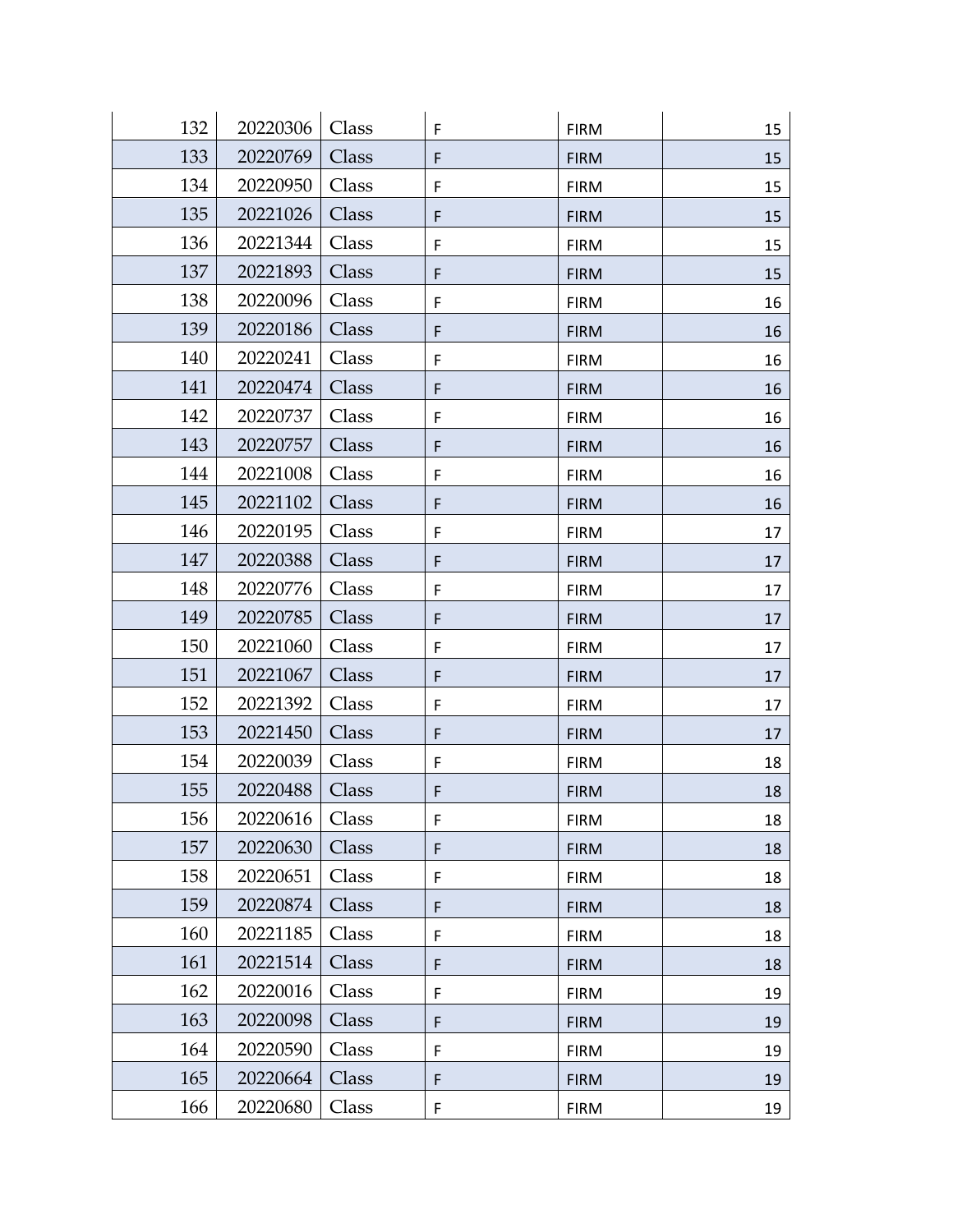| 167 | 20220817 | Class | F           | <b>FIRM</b> | 19 |
|-----|----------|-------|-------------|-------------|----|
| 168 | 20220968 | Class | F           | <b>FIRM</b> | 19 |
| 169 | 20220983 | Class | F           | <b>FIRM</b> | 19 |
| 170 | 20221452 | Class | F           | <b>FIRM</b> | 19 |
| 171 | 20220107 | Class | F           | <b>FIRM</b> | 20 |
| 172 | 20220329 | Class | F           | <b>FIRM</b> | 20 |
| 173 | 20220349 | Class | F           | <b>FIRM</b> | 20 |
| 174 | 20220411 | Class | F           | <b>FIRM</b> | 20 |
| 175 | 20220461 | Class | F           | <b>FIRM</b> | 20 |
| 176 | 20220792 | Class | F           | <b>FIRM</b> | 20 |
| 177 | 20220880 | Class | $\mathsf F$ | <b>FIRM</b> | 20 |
| 178 | 20221203 | Class | F           | <b>FIRM</b> | 20 |
| 179 | 20221929 | Class | F           | <b>FIRM</b> | 20 |
| 180 | 20220226 | Class | F           | <b>FIRM</b> | 21 |
| 181 | 20220432 | Class | F           | <b>FIRM</b> | 21 |
| 182 | 20220558 | Class | F           | <b>FIRM</b> | 21 |
| 183 | 20220608 | Class | F           | <b>FIRM</b> | 21 |
| 184 | 20220970 | Class | F           | <b>FIRM</b> | 21 |
| 185 | 20221279 | Class | F           | <b>FIRM</b> | 21 |
| 186 | 20221300 | Class | F           | <b>FIRM</b> | 21 |
| 187 | 20221444 | Class | F           | <b>FIRM</b> | 21 |
| 188 | 20221455 | Class | F           | <b>FIRM</b> | 21 |
| 189 | 20220184 | Class | $\mathsf F$ | <b>FIRM</b> | 22 |
| 190 | 20220436 | Class | F           | <b>FIRM</b> | 22 |
| 191 | 20220760 | Class | F           | <b>FIRM</b> | 22 |
| 192 | 20220815 | Class | F           | <b>FIRM</b> | 22 |
| 193 | 20220896 | Class | F           | <b>FIRM</b> | 22 |
| 194 | 20221177 | Class | F           | <b>FIRM</b> | 22 |
| 195 | 20221299 | Class | F           | <b>FIRM</b> | 22 |
| 196 | 20221340 | Class | $\mathsf F$ | <b>FIRM</b> | 22 |
| 197 | 20220056 | Class | F           | <b>FIRM</b> | 23 |
| 198 | 20220104 | Class | F           | <b>FIRM</b> | 23 |
| 199 | 20220129 | Class | F           | <b>FIRM</b> | 23 |
| 200 | 20220319 | Class | F           | <b>FIRM</b> | 23 |
| 201 | 20220568 | Class | F           | <b>FIRM</b> | 23 |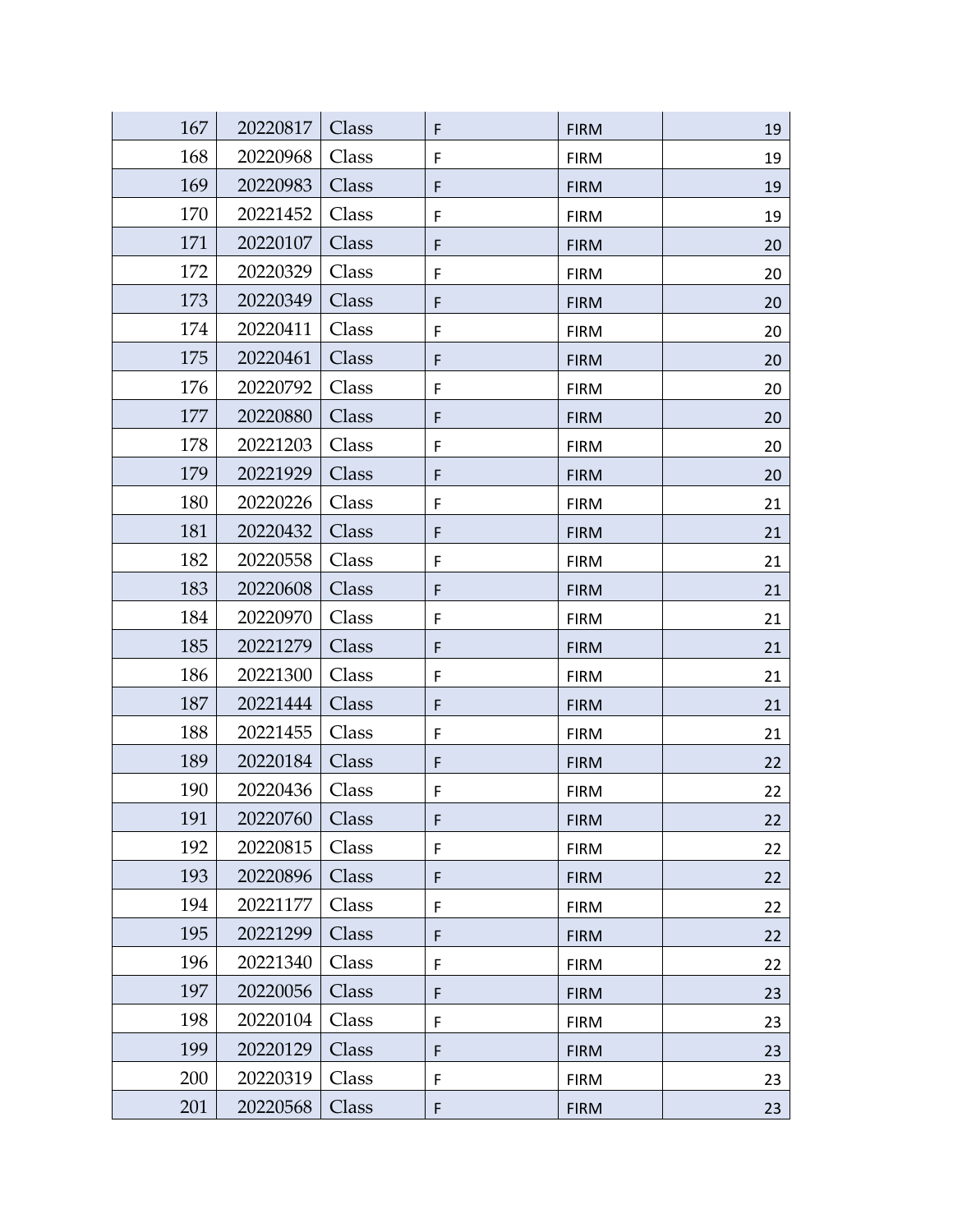| 202 | 20221141 | Class | F           | <b>FIRM</b> | 23 |
|-----|----------|-------|-------------|-------------|----|
| 203 | 20221276 | Class | F           | <b>FIRM</b> | 23 |
| 204 | 20221498 | Class | F           | <b>FIRM</b> | 23 |
| 205 | 20221521 | Class | F           | <b>FIRM</b> | 23 |
| 206 | 20220089 | Class | F           | <b>FIRM</b> | 24 |
| 207 | 20220145 | Class | F           | <b>FIRM</b> | 24 |
| 208 | 20220428 | Class | F           | <b>FIRM</b> | 24 |
| 209 | 20220557 | Class | F           | <b>FIRM</b> | 24 |
| 210 | 20220862 | Class | F           | <b>FIRM</b> | 24 |
| 211 | 20220888 | Class | $\mathsf F$ | <b>FIRM</b> | 24 |
| 212 | 20221225 | Class | F           | <b>FIRM</b> | 24 |
| 213 | 20221496 | Class | F           | <b>FIRM</b> | 24 |
| 214 | 20221537 | Class | F           | <b>FIRM</b> | 24 |
| 215 | 20220014 | Class | $\mathsf F$ | <b>FIRM</b> | 25 |
| 216 | 20220139 | Class | F           | <b>FIRM</b> | 25 |
| 217 | 20220165 | Class | $\mathsf F$ | <b>FIRM</b> | 25 |
| 218 | 20220230 | Class | F           | <b>FIRM</b> | 25 |
| 219 | 20220272 | Class | F           | <b>FIRM</b> | 25 |
| 220 | 20220352 | Class | F           | <b>FIRM</b> | 25 |
| 221 | 20220551 | Class | F           | <b>FIRM</b> | 25 |
| 222 | 20220909 | Class | F           | <b>FIRM</b> | 25 |
| 223 | 20221327 | Class | F           | <b>FIRM</b> | 25 |
| 224 | 20220024 | Class | F           | <b>FIRM</b> | 26 |
| 225 | 20220853 | Class | F           | <b>FIRM</b> | 26 |
| 226 | 20220931 | Class | F           | <b>FIRM</b> | 26 |
| 227 | 20221045 | Class | $\mathsf F$ | <b>FIRM</b> | 26 |
| 228 | 20221175 | Class | F           | <b>FIRM</b> | 26 |
| 229 | 20221199 | Class | $\mathsf F$ | <b>FIRM</b> | 26 |
| 230 | 20221285 | Class | F           | <b>FIRM</b> | 26 |
| 231 | 20221446 | Class | F           | <b>FIRM</b> | 26 |
| 232 | 20221515 | Class | F           | <b>FIRM</b> | 26 |
| 233 | 20220280 | Class | F           | <b>FIRM</b> | 27 |
| 234 | 20220477 | Class | F           | <b>FIRM</b> | 27 |
| 235 | 20220617 | Class | F           | <b>FIRM</b> | 27 |
| 236 | 20220958 | Class | F           | <b>FIRM</b> | 27 |